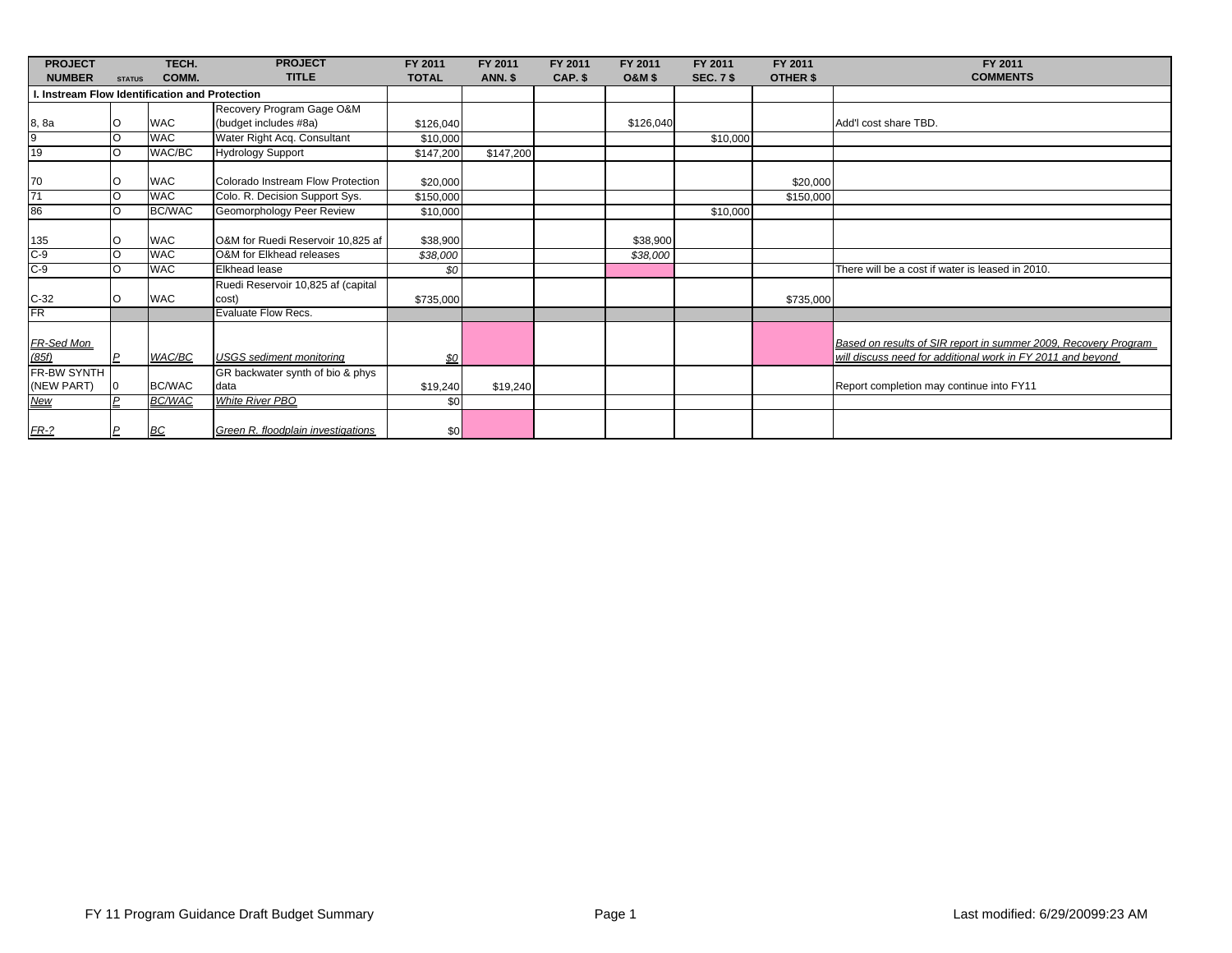| <b>PROJECT</b><br><b>NUMBER</b>                  | <b>STATUS</b> | TECH.<br>COMM. | <b>PROJECT</b><br><b>TITLE</b>                               | FY 2011<br><b>TOTAL</b> | FY 2011<br><b>ANN. \$</b> | FY 2011<br>CAP. \$ | FY 2011<br><b>O&amp;M \$</b> | FY 2011<br><b>SEC. 7 \$</b> | FY 2011<br><b>OTHER \$</b> | FY 2011<br><b>COMMENTS</b>                                                                                          |
|--------------------------------------------------|---------------|----------------|--------------------------------------------------------------|-------------------------|---------------------------|--------------------|------------------------------|-----------------------------|----------------------------|---------------------------------------------------------------------------------------------------------------------|
| II. Habitat Restoration                          |               |                |                                                              |                         |                           |                    |                              |                             |                            |                                                                                                                     |
|                                                  |               |                | Redlands & GVP Selective Fish                                |                         |                           |                    |                              |                             |                            | If passive monitoring array is installed at Price-Stubb, FWS might                                                  |
| C-4bRed&GVP                                      | O             | <b>BC</b>      | Passage Oper. (FWS)                                          | \$111,000               |                           |                    | \$111,000                    |                             |                            | have additional maintenance costs.                                                                                  |
| $C-5$                                            | O             | MC/BC          | Price-Stubb Fish Passage O&M                                 | \$6,000                 |                           |                    | \$6,000                      |                             |                            |                                                                                                                     |
|                                                  |               |                | Grand Valley Project fish screen &                           |                         |                           |                    |                              |                             |                            |                                                                                                                     |
|                                                  | $\Omega$      | <b>BC</b>      | passage O&M                                                  | \$42,000                |                           |                    | \$42,000                     |                             |                            |                                                                                                                     |
| $\frac{C-23}{C-28}$                              | D             | MC/BC          | Tusher Wash diversion screen                                 | \$0                     |                           | \$0                |                              |                             |                            |                                                                                                                     |
|                                                  |               |                |                                                              |                         |                           |                    |                              |                             |                            |                                                                                                                     |
| $C-29$                                           | O             | MC/BC          | GVIC fish screen & passage O&M                               | \$66,000                |                           |                    | \$66,000                     |                             |                            |                                                                                                                     |
|                                                  |               |                | Redlands screen, passage & gage                              |                         |                           |                    |                              |                             |                            |                                                                                                                     |
| 116/C-33                                         | OR.           | MC/BC          | <b>O&amp;M</b>                                               | \$80,000                |                           |                    | \$80,000                     |                             |                            |                                                                                                                     |
|                                                  |               |                | Eval. Pikeminnow entrainment in                              |                         |                           |                    |                              |                             |                            |                                                                                                                     |
| <u> 146</u>                                      | N             | BC             | Yampa diversion structures                                   | \$0                     |                           |                    |                              |                             |                            |                                                                                                                     |
| C-29a                                            |               |                | Canal salvage contingency                                    |                         |                           |                    |                              |                             |                            |                                                                                                                     |
| $C-6$                                            |               |                | Floodplain Restoration Program                               |                         |                           |                    |                              |                             |                            |                                                                                                                     |
| <b>HYD</b>                                       |               | <b>BC</b>      | Hydrology/geomorphology                                      | \$0                     |                           | \$0                |                              |                             |                            |                                                                                                                     |
| <b>EASEMENT</b>                                  | O             | <b>BC</b>      | Easement & weeds mgmt.                                       | \$60,500                |                           |                    | \$50,000                     |                             | \$10,500                   |                                                                                                                     |
|                                                  |               |                | Eval. survival of young and<br>movement of subadult RZB from |                         |                           |                    |                              |                             |                            |                                                                                                                     |
| RZ-RECR                                          |               | <b>BC</b>      | floodplains into the mainstem.                               | \$13,600                | \$13,600                  |                    |                              |                             |                            |                                                                                                                     |
| III. Reduce Nonnative Fish and Sportfish Impacts |               |                |                                                              |                         |                           |                    |                              |                             |                            |                                                                                                                     |
| $C-20$                                           |               | <b>BC</b>      | Highline Net O&M                                             | \$8,000                 |                           |                    |                              |                             | \$8,000                    |                                                                                                                     |
|                                                  |               |                | Middle Yampa smb & pike                                      |                         |                           |                    |                              |                             |                            |                                                                                                                     |
| 98a                                              | 0R            | <b>BC</b>      | management                                                   | \$161,874               | \$161,874                 |                    |                              |                             |                            |                                                                                                                     |
| 98b                                              | OR            | BC             | Upper Yampa pike management                                  | \$163,740               | \$163,740                 |                    |                              |                             |                            |                                                                                                                     |
|                                                  |               |                | Lower Yampa bass and catfish                                 |                         |                           |                    |                              |                             |                            |                                                                                                                     |
| 110                                              | OR.           | <b>BC</b>      | management                                                   | \$129,163               | \$129,163                 |                    |                              |                             |                            |                                                                                                                     |
|                                                  |               |                | <b>Effects of Flaming Gorge releases</b>                     |                         |                           |                    |                              |                             |                            |                                                                                                                     |
|                                                  |               |                | on Lodore/Whirlpool Canyon fish                              |                         |                           |                    |                              |                             |                            |                                                                                                                     |
| FR-115                                           | 0R            | <b>BC</b>      | comm.                                                        | \$86,932                | \$86,932                  |                    |                              |                             |                            |                                                                                                                     |
| 123a                                             | OR            | <b>BC</b>      | Green River bass management                                  | \$186,989               | \$186,989                 |                    |                              |                             |                            |                                                                                                                     |
| 123b                                             | OR            | 0              | Green River bass management                                  | \$187,000               | \$187,000                 |                    |                              |                             |                            |                                                                                                                     |
|                                                  |               |                | Middle Yampa River smallmouth                                |                         |                           |                    |                              |                             |                            |                                                                                                                     |
| 125                                              | 0R            | <b>BC</b>      | bass and pike management.                                    | \$241,400               | \$241,400                 |                    |                              |                             |                            |                                                                                                                     |
|                                                  |               |                | Colorado River smallmouth bass                               |                         |                           |                    |                              |                             |                            |                                                                                                                     |
| 126                                              | OR.           | <b>BC</b>      | removal                                                      | \$157,200               | \$157,200                 |                    |                              |                             |                            |                                                                                                                     |
| 126b                                             | OR            | $\overline{0}$ | <b>CDOW</b> assistance                                       | \$13,315                | \$13,315                  |                    |                              |                             |                            |                                                                                                                     |
|                                                  |               |                |                                                              |                         |                           |                    |                              |                             |                            |                                                                                                                     |
| 140                                              | O             | <b>BC</b>      | Yampa fish response to nna mgmt                              | \$83,726                | \$83,726                  |                    |                              |                             |                            |                                                                                                                     |
|                                                  |               |                | Green R. fish response to nna                                |                         |                           |                    |                              |                             |                            |                                                                                                                     |
| 144                                              | OR            | <b>BC</b>      | mgmt                                                         | \$2,403                 | \$2,403                   |                    |                              |                             |                            |                                                                                                                     |
|                                                  |               |                | Colorado R. fish community                                   |                         |                           |                    |                              |                             |                            |                                                                                                                     |
| <b>New</b>                                       | <b>OR</b>     | <b>BC</b>      | response                                                     |                         |                           |                    |                              |                             |                            |                                                                                                                     |
| $C-18-19$                                        | O             | <b>BC</b>      | Reservoir sources of nna fish                                | \$30,469                | \$30,469                  |                    |                              |                             |                            |                                                                                                                     |
| 154                                              | OR            | <b>BC</b>      | Duchesne R. NNA fish mgmt.                                   | \$0                     | \$0                       |                    |                              |                             |                            |                                                                                                                     |
| 15 <sub>Z</sub>                                  | OR            | $\Omega$       | Weir                                                         |                         |                           |                    |                              |                             |                            | Potential to use weir(s) on the Duchesne and Yampa rivers to manage<br>nonnative fishes being investigated in 2009. |
|                                                  |               |                | Programmatic synthesis of                                    |                         |                           |                    |                              |                             |                            |                                                                                                                     |
| New in '09                                       | O             | <b>BC</b>      | smallmouth bass removal                                      | \$30,000                | \$30,000                  |                    |                              |                             |                            | Possible report completion in FY11.                                                                                 |
| 158                                              | OR            | BC             | Green R backwater nna removal                                | \$79,000                | \$79,000                  |                    |                              |                             |                            |                                                                                                                     |
|                                                  |               |                | Upper Yampa R. nonnative fish                                |                         |                           |                    |                              |                             |                            |                                                                                                                     |
| New in '09                                       | P             | <b>BC</b>      | habitat research                                             | \$0                     | \$0                       |                    |                              |                             |                            |                                                                                                                     |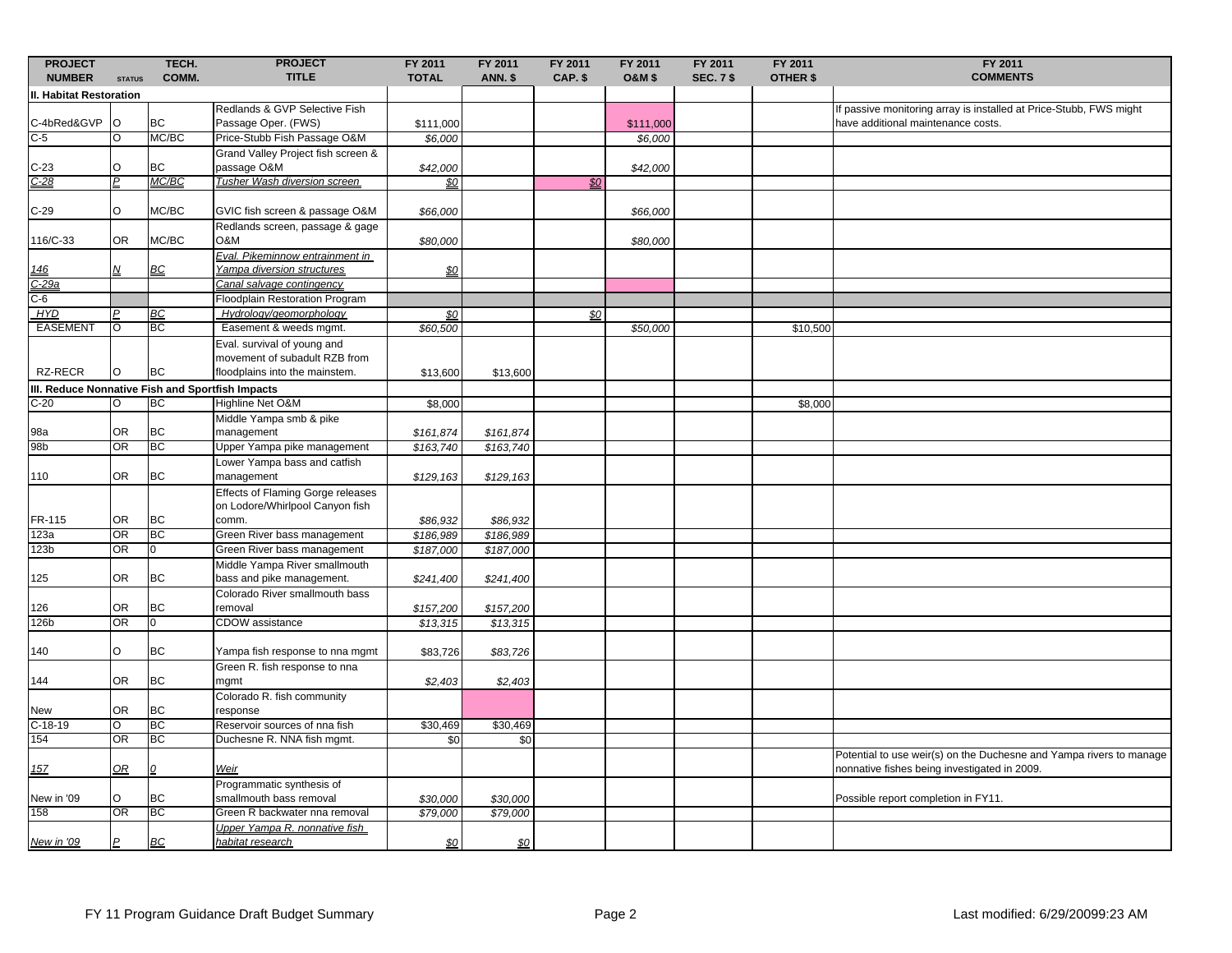| <b>PROJECT</b>                            |               | TECH.                  | <b>PROJECT</b>                                                  | FY 2011           | FY 2011 | FY 2011 | FY 2011           | FY 2011          | FY 2011         | FY 2011                                     |
|-------------------------------------------|---------------|------------------------|-----------------------------------------------------------------|-------------------|---------|---------|-------------------|------------------|-----------------|---------------------------------------------|
| <b>NUMBER</b>                             | <b>STATUS</b> | COMM.                  | <b>TITLE</b>                                                    | <b>TOTAL</b>      | ANN. \$ | CAP. \$ | <b>O&amp;M \$</b> | <b>SEC. 7 \$</b> | <b>OTHER \$</b> | <b>COMMENTS</b>                             |
| IV. Propagation & Genetics Management     |               |                        |                                                                 |                   |         |         |                   |                  |                 |                                             |
| 29                                        |               |                        | <b>O&amp;M Propagation Facilities</b>                           |                   |         |         |                   |                  |                 |                                             |
| 29a                                       | O             | <b>BC</b>              | <b>Grand Valley</b>                                             | \$484,400         |         |         | \$484,400         |                  |                 |                                             |
| 29 <sub>b</sub>                           | O             | <b>BC</b>              | Ouray                                                           | \$485,800         |         |         | \$485,800         |                  |                 |                                             |
|                                           |               |                        | Ouray well-field                                                |                   |         |         |                   |                  |                 |                                             |
|                                           | O             | <b>BC</b>              | development/repair                                              | \$5,000           |         |         | \$5,000           |                  |                 |                                             |
| 29c                                       | OR            | <b>BC</b>              | Wahweap                                                         | \$200,000         |         |         | \$200,000         |                  |                 |                                             |
|                                           |               |                        |                                                                 |                   |         |         |                   |                  |                 |                                             |
| 29d                                       | $\circ$       | <b>BC</b>              | Mumma native species hatchery                                   | \$81,900          |         |         | \$81,900          |                  |                 |                                             |
|                                           |               | <b>BC</b>              | Hatchery O&M contingency                                        | \$0               |         |         |                   |                  |                 |                                             |
|                                           |               |                        |                                                                 |                   |         |         |                   |                  |                 |                                             |
| $C-7$                                     |               |                        | Propagation Facilities & Equipment<br>Growout pond leases, etc. |                   |         |         |                   |                  |                 |                                             |
| PONDS                                     | O             | <b>BC</b><br><b>BC</b> |                                                                 | \$40,000          |         |         | \$40,000          |                  |                 |                                             |
| <b>TAGS</b>                               | $\circ$       |                        | PIT tags                                                        | \$0               |         |         |                   |                  |                 | PIT tags for FY11 to be purchased in FY 10. |
| 151                                       | <b>OR</b>     | <b>BC</b>              | Survival of Gila from Yampa, Green                              | \$10,700          |         |         | \$10,700          |                  |                 |                                             |
| C-6 BAESER                                | <b>OR</b>     | <b>BC</b>              | <b>Baeser Bend</b>                                              | \$25,000          |         |         | \$25,000          |                  |                 |                                             |
| V. Research, Monitoring & Data Management |               |                        |                                                                 |                   |         |         |                   |                  |                 |                                             |
| 15                                        | lo.           | BC                     | Larval Fish Lab Identification                                  | \$116,000         |         |         | \$116,000         |                  |                 |                                             |
| 16                                        | $\Omega$      | <b>BC</b>              | Database Management                                             | \$42,300          |         |         | \$42,300          |                  |                 |                                             |
|                                           |               |                        | Yampa & middle Green CPM &                                      |                   |         |         |                   |                  |                 |                                             |
| 22f                                       | O             | <b>BC</b>              | RBS larval survey                                               | \$130,500         |         |         | \$130,500         |                  |                 |                                             |
| 127                                       | O             | <b>BC</b>              | Upper Colo. R. CPM est.                                         | \$50,400          |         |         | \$50,400          |                  |                 |                                             |
| 128                                       | $\circ$       | <b>BC</b>              | Green R. CPM est.                                               | \$400,000         |         |         | \$400,000         |                  |                 |                                             |
| 129                                       | O             | <b>BC</b>              | HBC pop est in Deso/Grey                                        | $\sqrt{$125,000}$ |         |         | \$125,000         |                  |                 |                                             |
| 130                                       | $\circ$       | <b>BC</b>              | <b>HBC</b> in Cataract                                          | \$27,600          |         |         | \$27,600          |                  |                 |                                             |
| 131                                       | <sup>o</sup>  | <b>BC</b>              | <b>HBC in Black Rocks</b>                                       | \$10,000          |         |         | \$10,000          |                  |                 |                                             |
| 132                                       | $\Omega$      | <b>BC</b>              | <b>HBC</b> in Westwater                                         | \$26,000          |         |         | \$26,000          |                  |                 |                                             |
| 138                                       | $\Omega$      | <b>BC</b>              | Green R. YOY CPM monitoring                                     | \$55,000          |         |         | \$55,000          |                  |                 |                                             |
|                                           |               |                        | RBS remote sensing near GR                                      |                   |         |         |                   |                  |                 |                                             |
| New                                       | Ν             | <b>BC</b>              | spawning bar                                                    | \$5,000           |         |         | \$5,000           |                  |                 |                                             |
| 160                                       | Ν             | <b>BC</b>              | Lower Green larval. iuv RBS<br>monitoring pilot study           |                   |         |         |                   |                  |                 |                                             |
|                                           |               |                        | Implement larval portion of RBS                                 |                   |         |         |                   |                  |                 |                                             |
| New                                       | N             | <b>BC</b>              | monitoring plan                                                 | \$30,000          |         |         | \$30,000          |                  |                 |                                             |
| <b>New</b>                                | N             | $\overline{0}$         | Bonytail monitoring plan                                        |                   |         |         |                   |                  |                 | Cost TBD                                    |